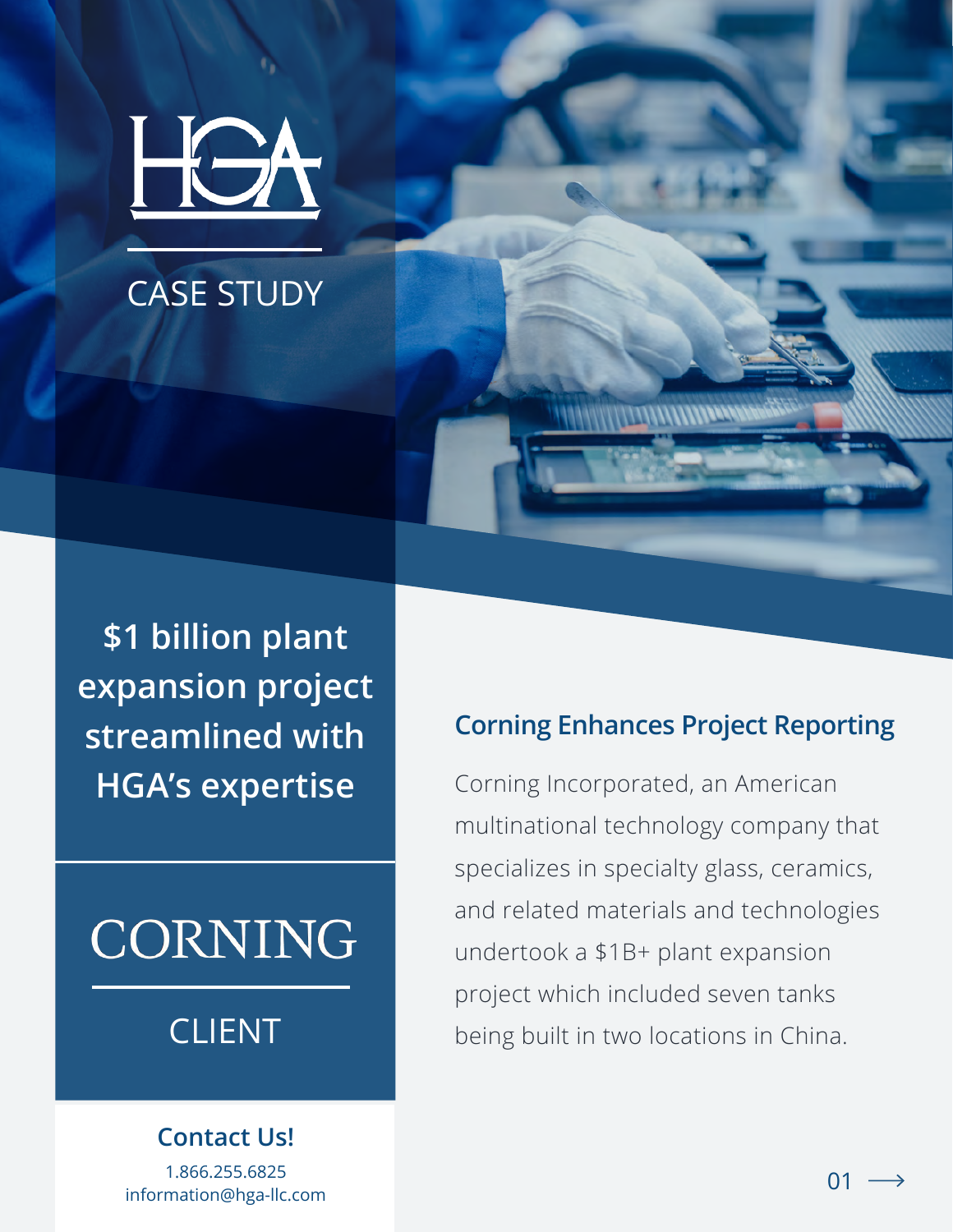

### **THE CHALLENGE**

When Corning approached Hunt, Guillot & Associates (HGA) to assist with tracking and reporting services, it was clear the challenge centered on logistics. Aside from the fact that construction was ongoing in multiple plants in different locations in China, the various pieces of equipment needed for the tank rebuilds were being manufactured in several other countries. This made ongoing communication and transparency between the many stakeholders a priority to ensure the timeline for the project's completion remained on schedule.

Tracking precisely when this equipment could be delivered from the vendors around the world proved problematic. Shipments couldn't arrive too early due to governmental regulations that forbade the company from storing it on site. However, if shipments arrived late it would delay installation

and affect the overall project timeline. Corning used handbooks to manage the delicate circumstances surrounding shipments. Handbooks are a government required manifest of machinery, and/ or parts for machinery, as well as other supporting equipment, tools and accessories required to assemble a manufacturing facility.

Unfortunately, the massive undertaking had limitations from the outset. Resources were not in place for managers to oversee the many different moving parts involved—from manufacturers, to shippers, to procurers. Data being managed in multiple procurement systems and the lack of overall visibility added to the mounting communication issues. Corning was experiencing complications from managing the handbooks through Microsoft Excel, due to human error and version control.

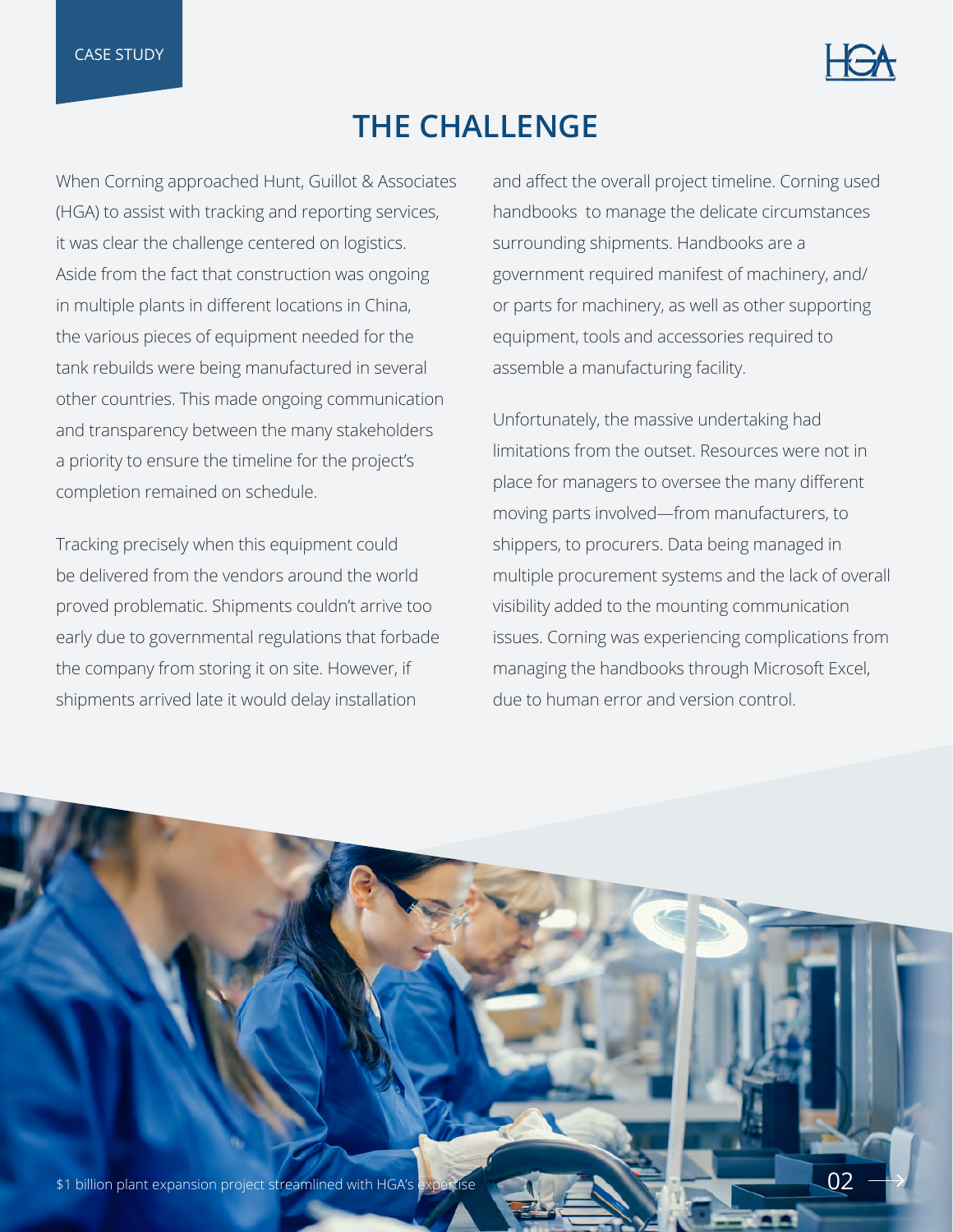## **THE SOLUTION**

HGA began with addressing scheduling challenges. Corning's implementation of HGA's VistaTRAKTM began with using a combination of resourcing and planning such as schedule analysis, database development, tracking, report development, and interactive reporting dashboards. HGA enhanced coordination within each Corning department involved in the project to facilitate a greater level of understanding, engagement, and efficiency for all the team members involved, both inside and outside of China.

Once these kinks were ironed out and processes identified, HGA recommended a new workflow into handbook management, driven by HGA's VistaTRAK's data integration hub. Our VistaTRAK team analyzed and implemented control checks with the current handbook data for optimum control and accuracy. This process was expedited by the development of a streamlined database in VistaTRAK, which provided one-source tracking for all master handbooks. Using the aggregated handbook data for all equipment and materials, our VistaTRAK team integrated tracking tools and data sources with vessel sailing tracking, purchase order detail tracking, and variance analysis reports to better provide full project visibility.

The consolidation of data in the VistaTRAK hub made the material easier to digest, and the VistaTRAK dashboards gave project managers

\$1 billion plant expansion project streamlined with HGA's expertise